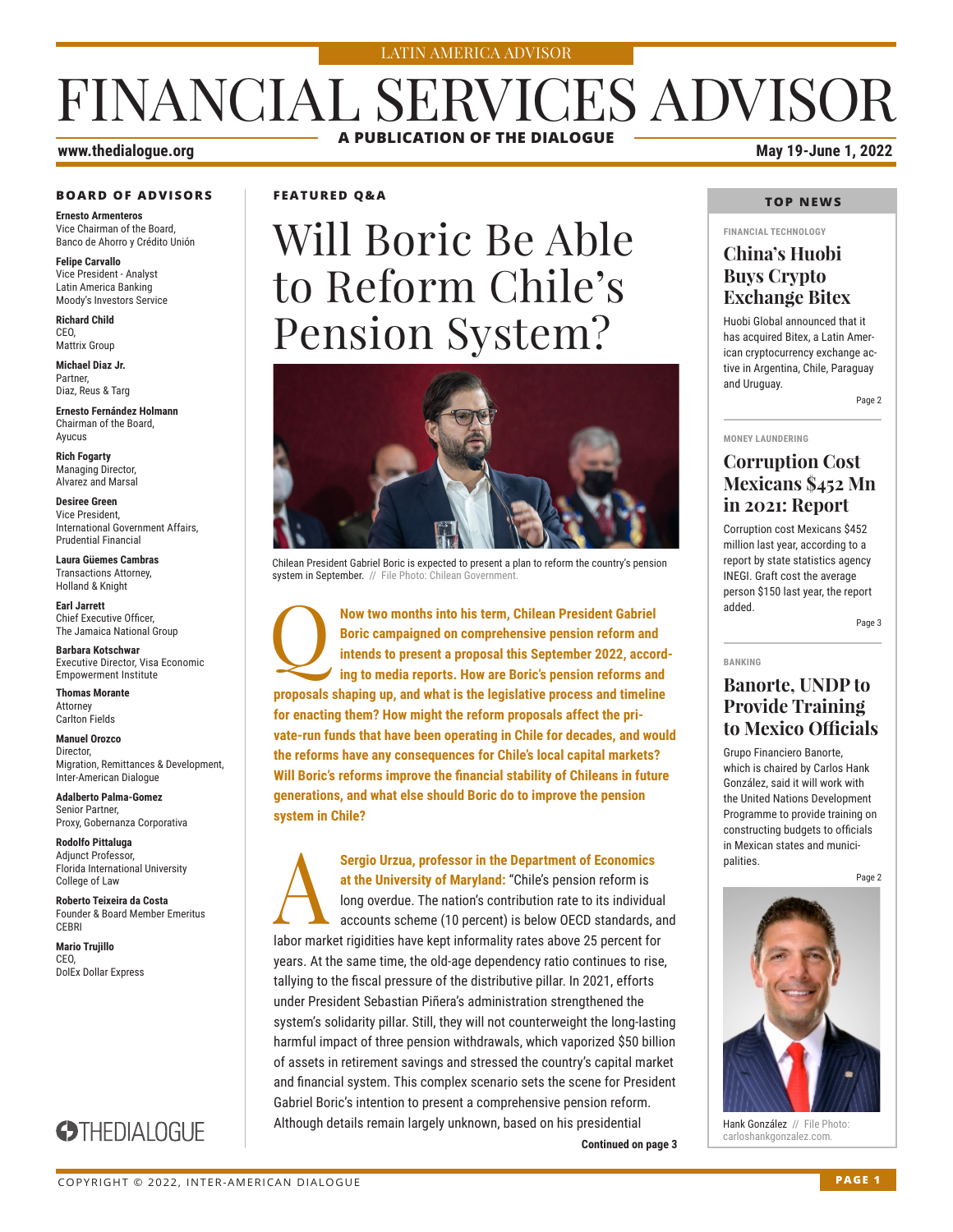#### **BANKING NEWS**

## Banorte, UNDP to Provide Training to Mexican Officials

Grupo Financiero Banorte announced May 19 that it will work with the United Nations Development Programme to provide training to officials in Mexican states and municipalities in order to construct budgets that include "results-based" goals for sustainable development. The program, which the United Nations designed, will involve tools for financial discipline and also offer ideas for productive public works projects, Banorte said. "I am convinced that together we can promote sustainable development in Mexico," Banorte Chairman Carlos Hank González said in a statement. "Today, we strongly recognize the importance of reaching this goal, and we want to help motivate and support others to achieve it as well," he added. The program will include training sessions for officials who oversee state and local public works and expenditures, as well as development of "a methodological guide" to support the United Nations' sustainable development goals, as well as assistance for state and local government officials who are involved in budgeting in order to help them develop technical capabilities to use "sustainable-centric tools," Banorte said.

#### **FINANCIAL TECHNOLOGY NEWS**

## China's Huobi Buys Crypto Firm Bitex, Targets Unbanked

Hong Kong-listed blockchain firm Huobi Global on May 26 said it had acquired Bitex, which describes itself as one of the first regional cryptocurrency exchanges in Latin America, for an undisclosed sum. Founded in 2014, Bitex maintains a network in Argentina, Chile, Paraguay and Uruguay. Huobi said it plans to

integrate Bitex's exchange operations with its platform, enabling users in Latin America to trade digital assets it lists. Under the deal, Bitex will retain its branding and continue to be independently run by its current management team. "Currently, only about half of Latin America's population own bank accounts," Caleb Lim, senior investment manager at Huobi Group, said in a statement. "Through this acquisition, Huobi Global hopes to meet this growing appetite for alternative financial services through blockchain technology," he added. Lim said the company intends to add more local fiat currencies and work with local partners to expand its ecosystem into Latin America. Founded in China and now headquartered in the Seychelles, Huobi entered Latin America with the launch of operations in Argentina in 2019. The fintech sector in Latin America and the Caribbean more than doubled in size between 2018 and 2021, according to an April report from the Inter-American Development Bank.

## Mexico's Nowports Becomes Latest Latin American Unicorn

Mexico-based startup Nowports, an automated digital freight forwarder in Latin America, has raised \$150 million in a funding round that values the company at \$1.1 billion, making it Latin America's latest unicorn, Tech Crunch reported May 24. Founded in 2018, the company aims to digitize the freight forwarding industry, which to date has lacked transparency and efficiency, Nowports executives say. Led by SoftBank Latin America Fund, the round of funding comes just six months after the Monterey-based startup announced it had secured \$60 million in a funding round and brings its total funding to over \$240 million since its inception four years ago, according to the report. In the first quarter of this year, Nowports started operations in Panama and expanded into the Chilean city of Concepción as well as Medellín, Colombia. The startup has 10 active offices in seven countries, with more than 500 employees. Other Mexican unicorns include small business lender Konfío, payments provider Clip and used

#### **NEWS BRIEFS**

### **Chileans Prefer Options in Health Insurance: Survey**

A majority of Chileans are uneasy about the possibility of a universal public health system and would prefer to choose between complementary insurance options, La Tercera reported May 23, citing a Cadem survey commissioned by insurance company MetLife. Nearly twothirds of workers said they feel little or no peace of mind regarding the possibility that their health depends solely on a public system, according to the survey. A constitutional convention is currently debating the private sector's role in the health and pension systems.

### **BBVA Argentina Reports Decline in Adjusted Net Income for First Quarter**

BBVA Argentina on May 19 reported \$4 billion in inflation-adjusted net income for the first quarter, a 27.1 percent decline from the \$5.5 billion the bank reported in the fourth quarter of last year and a 12.3 percent decline from the \$4.6 billion total from last year's first quarter. BBVA Argentina also posted an inflation-adjusted average return on assets of 1.4 percent and an inflation-adjusted average return on equity of 9 percent, the bank said in a statement.

### **Peru's Government Creates National Center on Digital Security**

Peru's government has created a National Center for Digital Security in order to "identify, protect, detect, respond, recover and collect information on digital security incidents at the national level," state news agency Andina reported May 22. The country's Ministry of the Interior, Ministry of Justice and telecommunications regulator Osiptel, among other agencies, as well as the four telecommunications companies operating in the country, will participate in the initiative, according to the report.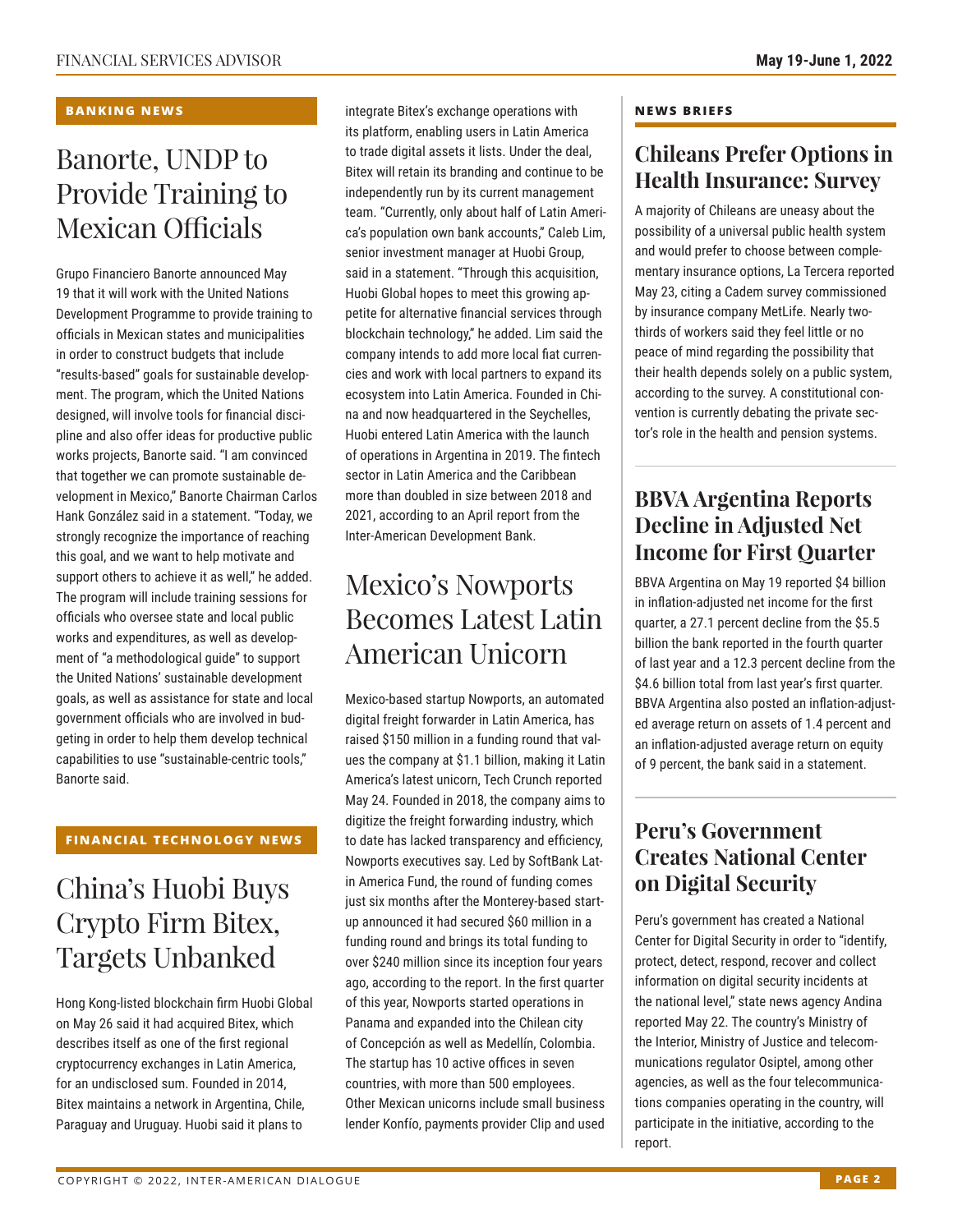car platform Kavak, all of which are also Soft-Bank-funded, according to Reuters. [Editor's note: See related **[Q&A](https://www.thedialogue.org/wp-content/uploads/2022/02/FSA220209.pdf)** in the Feb. 9 issue of the Financial Services Advisor.]

#### **ANTI-MONEY LAUNDERING NEWS**

## Glencore to Pay \$39 Million to Brazil in Corruption Case

Anglo-Swiss commodities company Glencore on May 24 said it will pay at least \$1.2 billion and that two business units will plead guilty to corruption charges in Brazil, the United States and United Kingdom, The Wall Street Journal reported. Glencore will pay about \$700 million to resolve a U.S. Justice Department foreign-bribery investigation and \$39.6 million to settle bribery claims in Brazil. Another unit has agreed to pay \$485 million to settle U.S. criminal and civil investigations into manipulation of fuel-oil prices, Glencore said. The Brazil fine stems from Glencore's part in a corruption probe known as Operation Car Wash, which involved payments related to state-controlled oil company Petrobras.

## Corruption Cost Mexicans \$452 Mn in 2021: Report

Corruption in Mexico costs the average person affected some 3,000 pesos (\$150), according to a survey published by state statistics agency INEGI, El Universal reported May 24. The total cost of acts of corruption last year reached \$452 million. The survey includes only acts of corruption in activities related to the daily life of households and not corrupt activities of companies or between public servants. Corruption for people in contact with public security authorities had the greatest weight in the survey. Officials said use of the Internet to carry out public procedures helps reduce corrupt acts.

#### **FEATURED Q&A / Continued from page 1**

campaign, one can conclude that the future bill will seek to reset Chile's pension system. In principle, the flow of resources from the mandatory individual accounts would be managed by a public entity, limiting, if not eliminating, the private management of retirement savings. A higher contribution rate would also direct funds to a new pay-as-yougo scheme, and inherited pension accounts might end under the new system. Overall, the reform will most likely enhance the role of the public sector. Uncertainty, however, remains high across multiple critical fronts: Would the contributory pillar lead to defined benefit plans? What would the administrative fees under the new system be? Would the system be cheaper for the average Chilean than the current one? What would happen with the pre-reform stock of retirement savings? Would Chileans be able to select between public and private management of retirement savings? And, critically, would the new system secure higher replacement rates for everyone? Among Chileans, aspirations are high, but a decade of mediocre economic growth has fueled and propagated frustration. And, to a large extent, the lack of reforms can be explained by a dysfunctional political system more than by the absence of technical consensus. Unfortunately, it is not possible to envision a moderate reform on the horizon. But who knows—perhaps President Boric's administration is up to the challenge."

## Richard Francis, senior director<br>at Fitch Ratings in New York:<br>"In 1981, Chile became the first<br>country in the world to replace **at Fitch Ratings in New York:** "In 1981, Chile became the first

country in the world to replace its pay-as-you go system with a private defined contribution pension system. Large pension fund assets have supported its creditworthiness by providing long-term financing in local currency, reducing exchange rate and rollover risks. It has also helped increase domestic savings and investment, underpinning growth prospects. However, low pension income has been a source

of public discontent for years. Both the Bachelet and Piñera administrations submitted comprehensive pension proposals that didn't make it through Congress, seeking to boost poor replacement rates. During the pandemic, Congress approved laws allowing Chileans to withdraw funds from their individual accounts in three rounds, totaling

**Both the Bachelet and Piñera administrations submitted comprehensive pension proposals that didn't make it through Congress."**

**— Richard Francis** 

approximately \$50 billion from the AFPs (16 percent of 2021 GDP). Many people entirely depleted their private pension fund assets. The outflow of long-term savings reduced capital market liquidity, affecting long-term interest rates and increasing foreign-exchange volatility. In April, Chile's Congress proposed another pension withdrawal while the government submitted a counterproposal allowing limited withdrawals in limited circumstances, such as paying mortgages and student loans. Both proposals failed but highlighted the fact that withdrawals remain popular. The weakening of the pension system increases risk that future fiscal liabilities could materialize with political pressures for greater spending on pensions through the budget or larger government involvement in the system. President Boric campaigned on comprehensive pension reform with a proposal expected this September. The reform would likely be a multi-pillar reform that includes a universal pay-asyou-go pension for all while maintaining individual accounts (either public or privately run funds), creating a solidarity pillar and expanding a voluntary scheme. In addition to the expected reform proposal from the new

**Continued on page 6**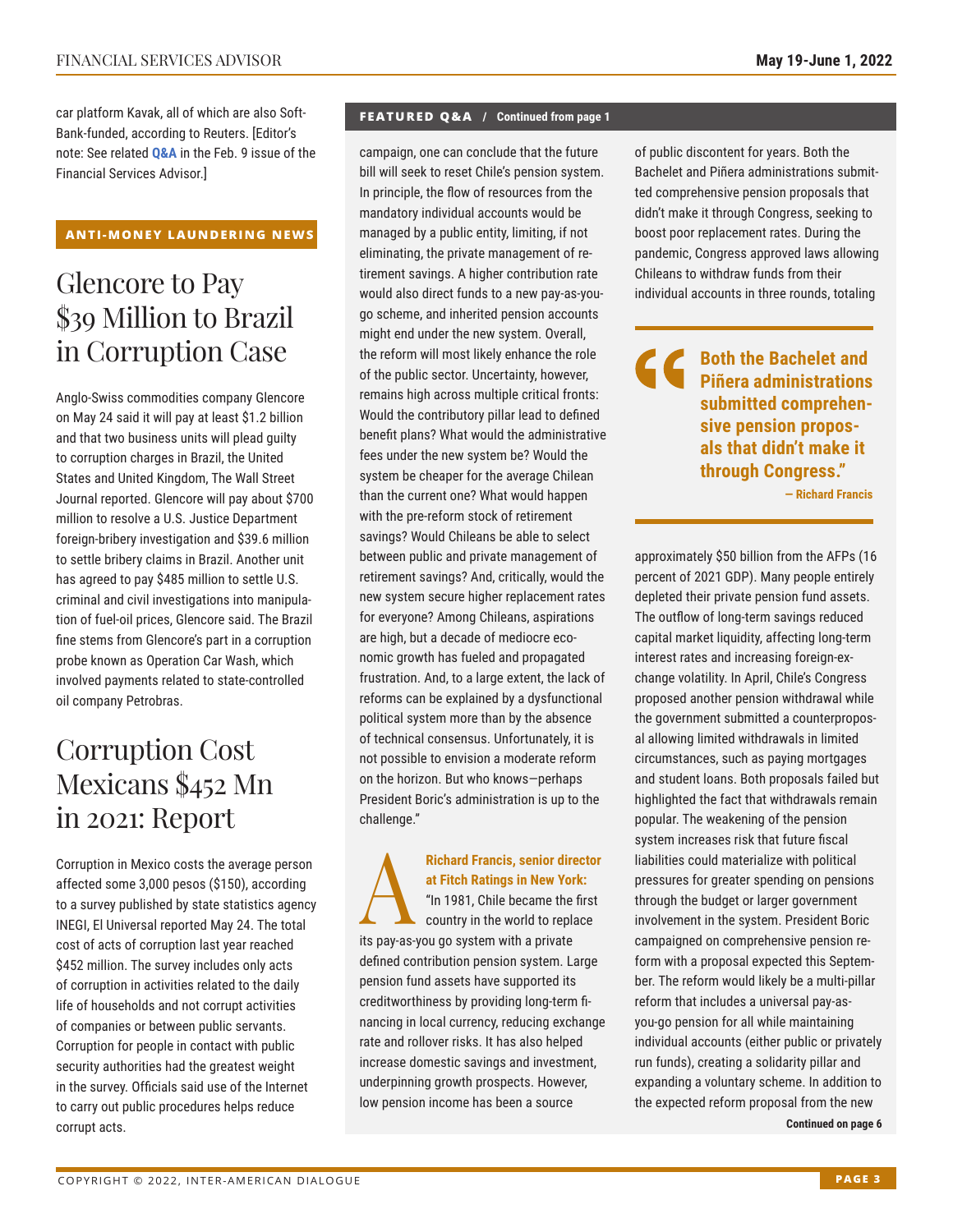#### **POLITICAL NEWS**

## Petro, Hernández Head to Runoff in Colombia Election

Leftist senator and former guerrilla Gustavo Petro and independent businessman Rodolfo Hernández emerged as the top vote-getters in the first round of Colombia's presidential election on May 29 and will face each other in a runoff on June 19. With nearly all the votes counted, Petro won 40.32 percent of the vote, and Hernández garnered 28.15 percent, according to Colombia's election authority. A candidate would have needed more than 50 percent of the vote to win the election outright in the first round. Federico "Fico" Gutiérrez, a center-right former mayor of Medellín, came in third, with 23.91 percent of the vote. Vote totals for other candidates, including Sergio Fajardo, a former mayor of Medellín and former governor of Antioquia province, were in the single digits. The election was seen as a repudiation of Colombia's political class. If elected, Petro would be Colombia's first leftist president, and Gutiérrez, who failed to win a spot in the runoff, had the support of current President Iván Duque's conservative party. "What is in dispute today is change. The political parties allied to the government of Duque, his political project, has been defeated in Colombia," Petro told celebrating supporters in Bogotá, the Associated Press reported. "Colombia's total vote launches that message to the world: A period is ending; an era is ending," he added. Soon after the results were announced, Gutiérrez conceded defeat and endorsed Hernández. "Knowing that our position is decisive for the future of Colombia, we have made a decision ... we do not want to lose the country," said Gutiérrez, the AP reported. Petro has vowed to make economic changes, including a tax reform, and has said he wants to change how the country fights drug cartels and other armed groups, the AP reported. Hernández, a former mayor of Bucaramanga, has promised to fight corruption and donate his presidential salary if elected. A recent poll by Invamer showed

## **COMINGS & GOINGS**

### **Angelo Named Director of the Perry Center**

Paul Angelo has been named the new director of the William J. Perry Center for Hemispheric Defense Studies, effective June 21. He succeeds retired Army Lt. Gen. Frederick S. Rudesheim, who served in the position for about four years. Angelo is a fellow for Latin America studies at the Council on Foreign Relations, where he researches migration, insecurity and strategic competition in the Western Hemisphere. He has served several tours with the U.S. Navy, including one as an instructor at the Naval Academy, where he previously studied. The Perry Center is located at the National Defense University in Washington.

### **Liberty Latin America Names Jacobson to Board**

Former United States Ambassador to Mexico Roberta Jacobson has been appointed to the board of directors of Liberty Latin America, a leading communications company in Latin America and the Caribbean. Jacobson brings more than 30 years of experience in U.S. and Latin American relations to the role, including as a former assistant secretary of state for Western Hemisphere affairs and a former member of the National Security Council. She is a member of the Inter-American Dialogue.

### **Colombia's Goebertus to Direct Latin America Region at Human Rights Watch**

Colombian activist and politician Juanita Goebertus has been named the new Americas Division director at Human Rights Watch. She begins work in August and replaces longtime director José Miguel Vivanco, who recently stepped down. Goebertus is currently a congresswoman in Colombia. Tamara Taraciuk, who has been serving as acting Americas director, will continue to run the division through July, after which she will become deputy director, a newly created leadership position at the organization.

### **MetLife Hires Stein as Latin America Data Chief**

New York-based MetLife has hired Carolina Stein as chief data and analytics officer for Latin America, effective May 23. She will be based in Buenos Aires. Previously, Stein was head of product at Coface, a global credit insurance company, where she led market strategy and execution. Her experience includes a role as vice president of data and analytics at Equifax.

### **Lozano Named EVP and President for Latin America at Mondelēz International**

Snack foods maker Mondelēz International in May named Mariano Lozano its executive vice president and president for Latin America. Previously, he spent more than two decades at Danone working in Europe, Africa and North America. Lozano holds an industrial engineering degree from the University of Buenos Aires in Argentina.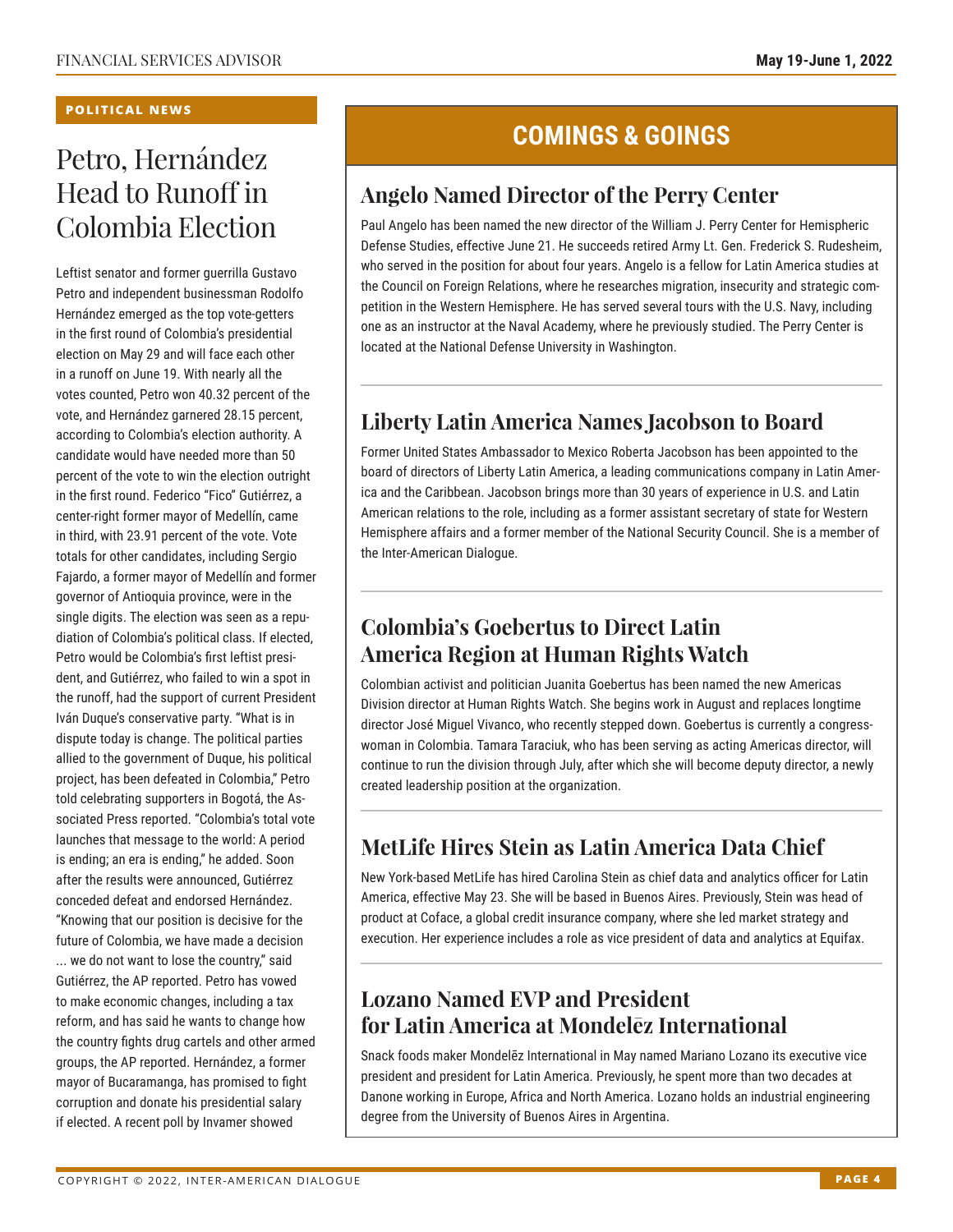#### **NEWS BRIEFS**

### **Brazilian Authorities Confirm 91 Deaths Amid Floods in Northeast**

Officials in Brazil's northeastern Pernambuco state on May 30 confirmed 91 deaths due to flooding over the weekend, the Associated Press reported. Rescue crews were still searching for 26 people who remain missing, officials said. Brazilian President Jair Bolsonaro flew over parts of the state capital, Recife, as well as neighboring Jaboatão dos Guararapes, the AP reported. The government is making emergency funds available to municipalities, said Daniel Ferreira, the minister of regional development.

### **World Bank Loans Ecuador \$200 Million for Child Nutrition**

The World Bank has approved \$200 million in additional financing for the Social Protection Systems project in Ecuador, El Comercio reported May 26. The new resources will be used to support the fight against chronic child malnutrition in Ecuador, where 30 percent of children under the age of three lack sufficient food. The project aims to reduce malnutrition in pregnant women and children under 24 months with a complete package of education for parents and health check-ups.

### **USTR Pushes Canada on Dairy Dispute**

U.S. Trade Representative Katherine Tai recently requested a second panel for a dispute settlement with Canada under the U.S.-Mexico-Canada Agreement, or USMCA, over dairy import quotas, Reuters reported May 25. Canadian dairy tariff-rate quota allocations deny eligible applicants from the United States access to Canadian markets, Tai's office alleged. Canadian Trade Minister Mary Ng said that the country has met its obligations and that the quota system is compliant.

that Petro would have 50 percent support in a runoff, with Hernández getting 47.4 percent, The Wall Street Journal reported.

## Leftist Nations Blast Exclusions From Los Angeles Summit

A group of leftist countries meeting in Havana on May 27 blasted the United States for excluding some countries from the Summit of the Americas, which is to be held June 6-10 in Los Angeles, Reuters reported. The U.S. government has said it will not invite the governments of Venezuela or Nicaragua, saying that only governments that respect democracy are welcome at the gathering, the wire service reported. The summit coordinator has said that it is up to the White House whether Cuba would be invited, though Cuban civil society activists have reportedly been invited to attend, Reuters reported. However, even if invited, Cuban President Miguel Díaz-Canel said May 25 that he would not attend "under any circumstances." The 10 countries that make up the ALBA bloc, which includes Cuba, Nicaragua and Venezuela, released a joint statement from Havana saying that they "reject the exclusions and discriminatory treatment at the so-called Summit of the Americas in Los Angeles."

## New Poll Shows Falling Support for Brazil's Bolsonaro

Leftist former President Luiz Inácio Lula da Silva has increased his polling lead over incumbent Jair Bolsonaro ahead of Brazil's October presidential election, Reuters reported May 26, citing a new survey by pollster Datafolha. Meanwhile, Bolsonaro's approval rating fell to 25 percent, with his disapproval rating rising to 48 percent, a two percentage point increase from the previous survey in March, Folha de S.Paulo reported. Lula now has a 25 percentage-point lead over Bolsonaro in a hypothetical runoff election, according to the survey, which

was Datafolha's first election poll since former Justice Minister Sergio Moro dropped out of the race, and it was carried out after São Paulo Governor João Doria quit the race on May 23, Reuters reported.

### **ECONOMIC NEWS**

## Mexico Economy Ends First Quarter on a Positive Note

Mexico's economy ended the first quarter on a positive note, expanding in March with gains in industrial output and services, according to data released by the National Statistics Institute on May 25. Gross domestic product expanded 1 percent from the previous quarter in seasonally adjusted terms. Despite the stronger indicators, however, Mexico's economy remains about 1 percent smaller than it was before the pandemic outbreak in 2020, and lingering supply chain problems and soft business confidence could weigh on the growth outlook, according to Goldman Sachs. Meanwhile, INEGI said May 25 that the country recorded a \$1.88 billion trade deficit in April.

## Brazil Consumer Confidence Falls

A closely followed measure of consumer confidence in Brazil fell by 3.1 points in May, the Getulio Vargas Foundation said May 25. The Rio de Janeiro-based research center's ICC index fell to 75.5 points, the same level as in December 2021, despite the government's recent economic stimulus efforts aimed at buoying voters in a national election year. "The latest consumer confidence results show that despite the improvement of the pandemic and the package of incentives to relieve the financial pressure of families, inflation and the difficulty of obtaining a job continue to negatively impact families, especially those with lower incomes," said the ICC index's survey coordinator, Viviane Seda Bittencourt.